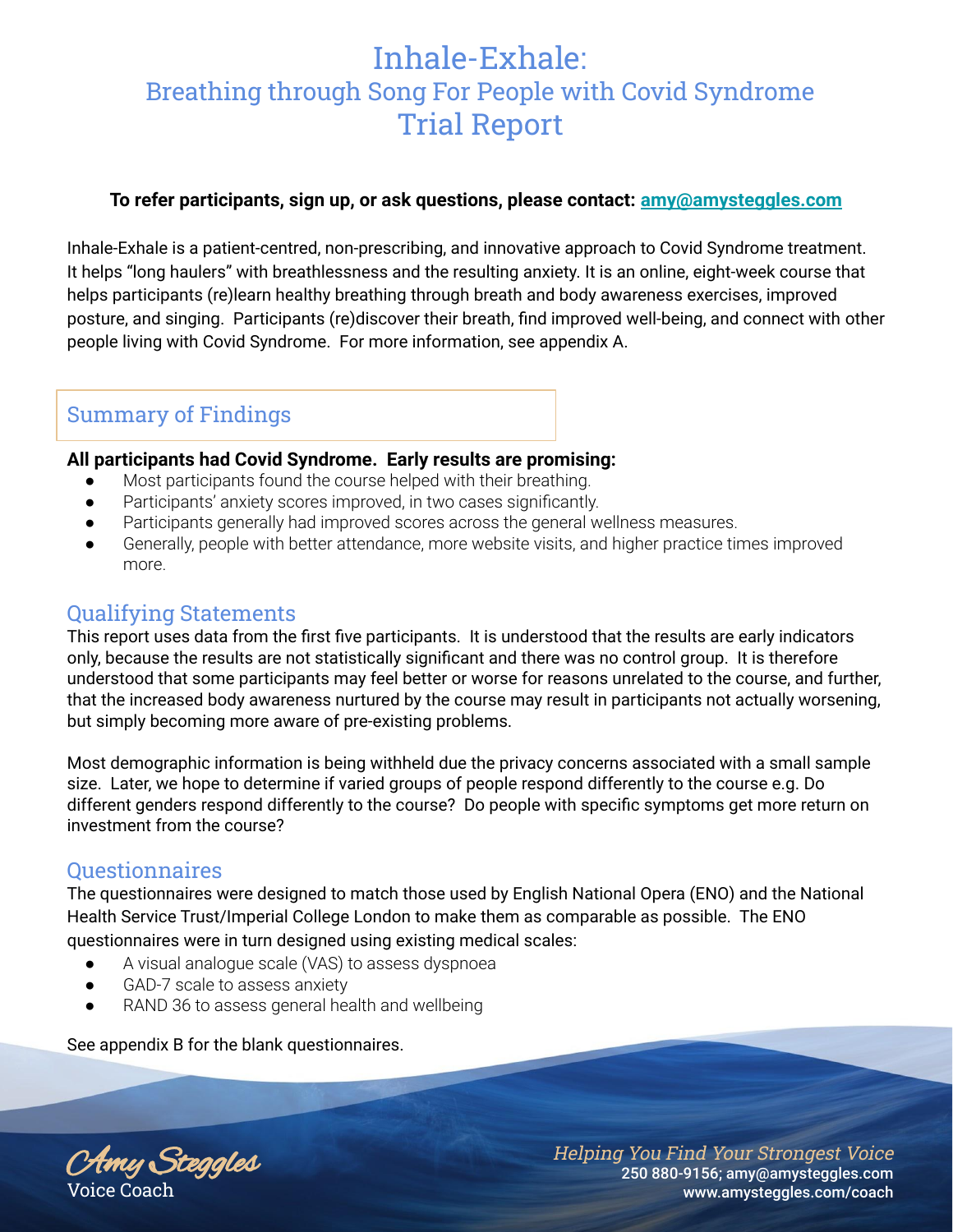# Results

#### **Demographics**

At the time of writing:

- Participants were from British Columbia, Ontario, and Quebec.
- Ages ranged from from 32 to 57 years.
- Participants had been experiencing Covid Syndrome for 12 to 20 months.

More demographic information will become available as participant numbers rise.

#### Breathlessness

● Lower scores are better

# Average for all participants (Visual Analogue Scale)



Amy Steggles Voice Coach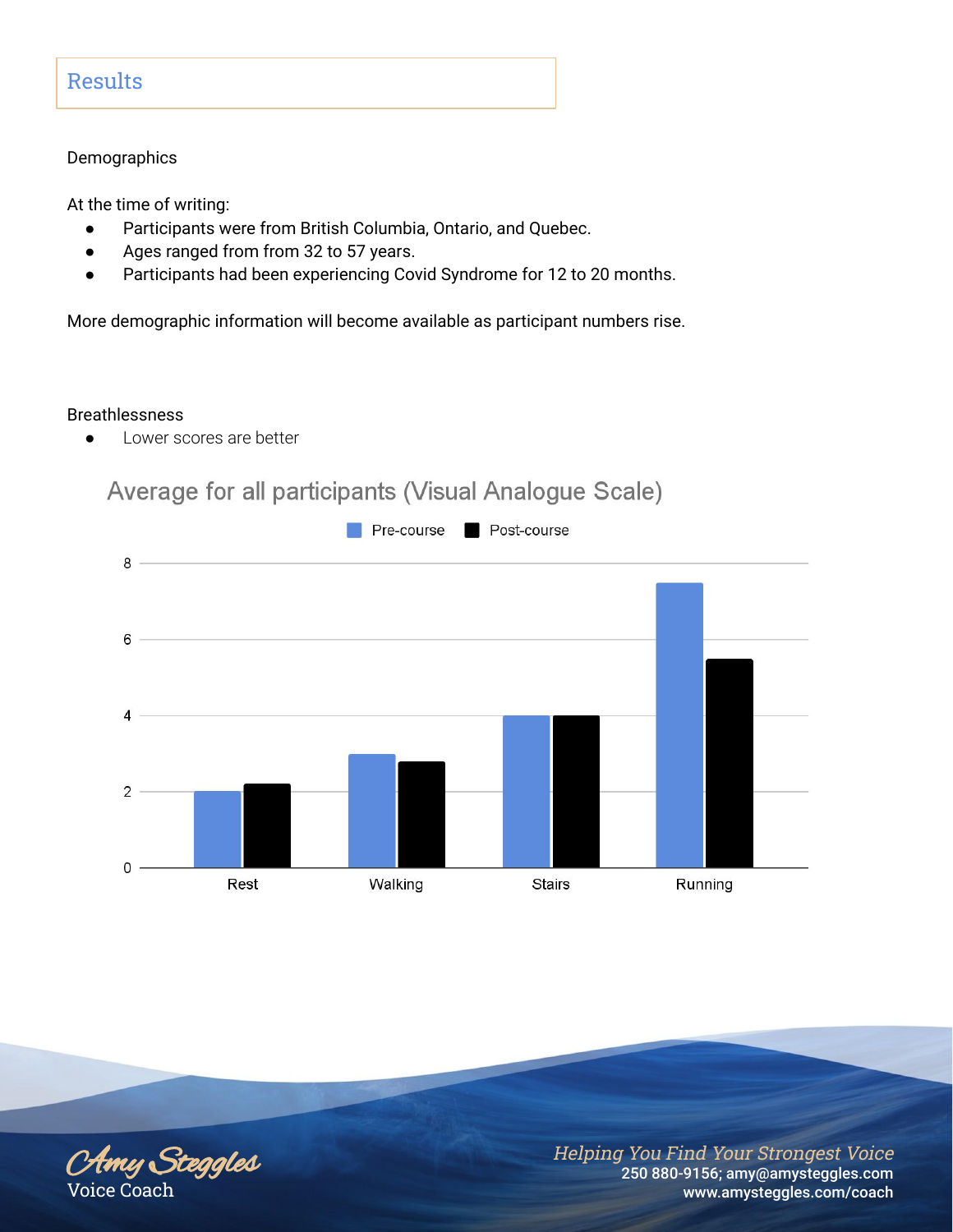#### Breathlessness Continued

How do you feel your breathlessness symptoms have changed in the last eight weeks?



To what extent do you think Inhale-Exhale has impacted your breathlessness symptoms?



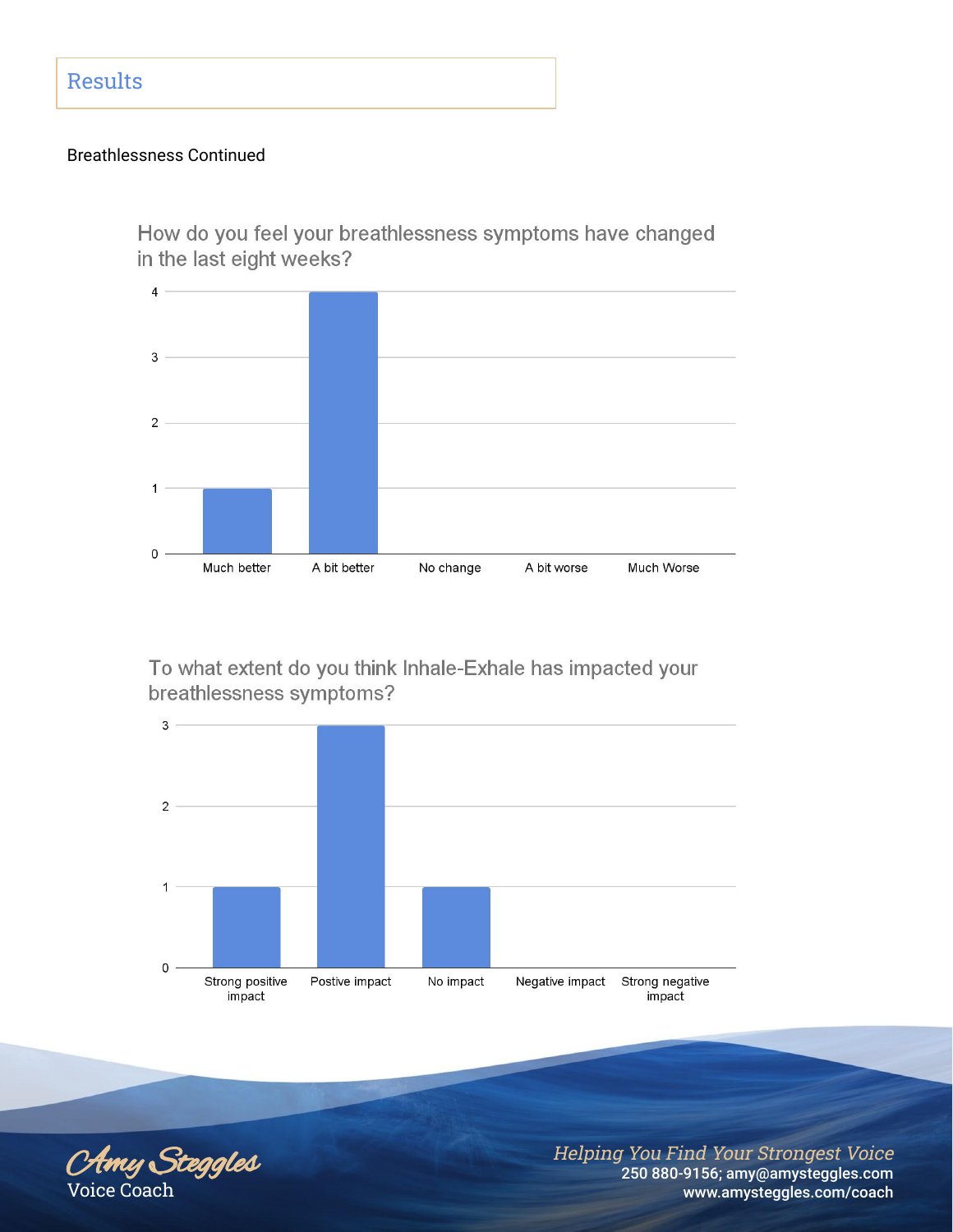# Results

#### Anxiety

● Lower scores are better



Amy Steggles Voice Coach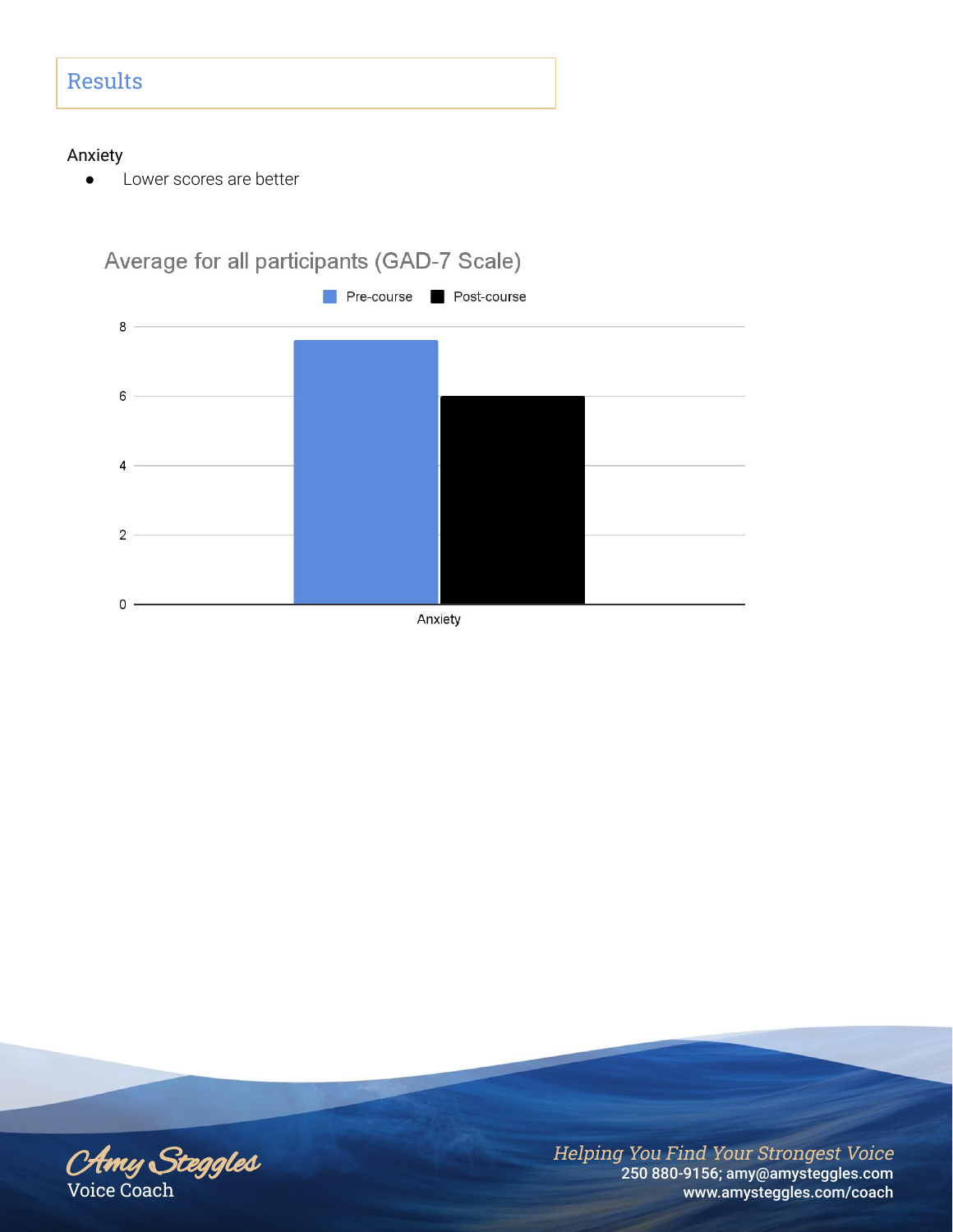#### General Health and Well-being

● Higher scores are better



# Average for all participants (RAND 36)

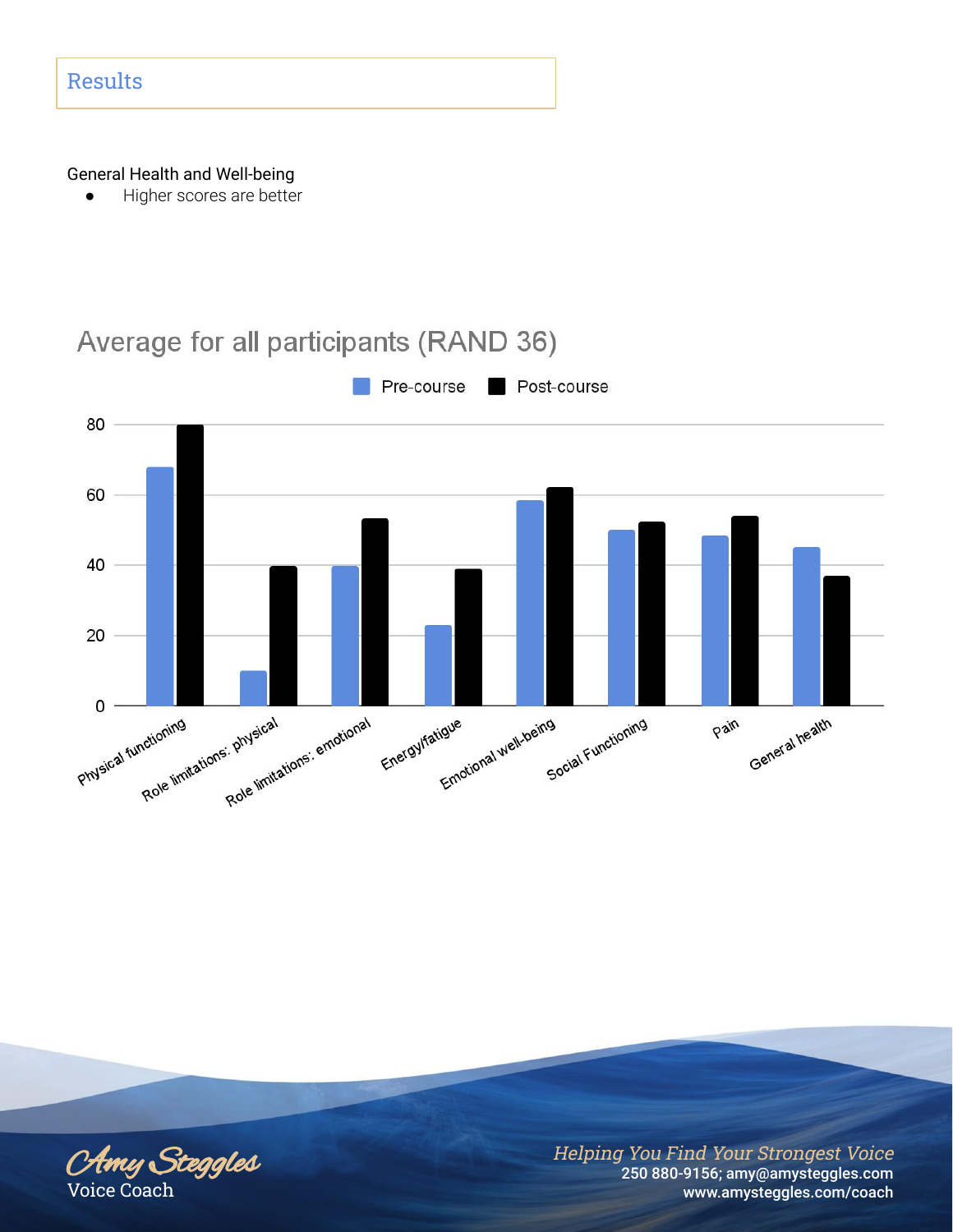# Results

#### Experience of the Course



How would you rate this experience?

*"More holistic than I was expecting. It was helpful in calming my nerves and breathing more naturally. Helped me get out of my head and into my body. I can breath through things that come up in my day that would have previously set me back."*

*"I have thoroughly enjoyed the course and would highly recommend. I struggle with anxiety and the breathing exercises and body awareness have had a very calming effect on my state of well being. I find myself using the exercise for breathing and body posture spontaneously and if I wake during the night I can easily return to sleep with amy's voice in the back of my head walking through the breathing exercises."*

*"I feel like I've been able to re-establish a relationship with my breath. Breathing is still a challenge but it's getting easier!"*

*"I very much enjoyed this course and our weekly meetings. The course has improved my mindfulness around breathing and body positioning."*

*"It was really great to learn from Amy and also to connect with fellow long covid survivors."*

Amy Steggles Voice Coach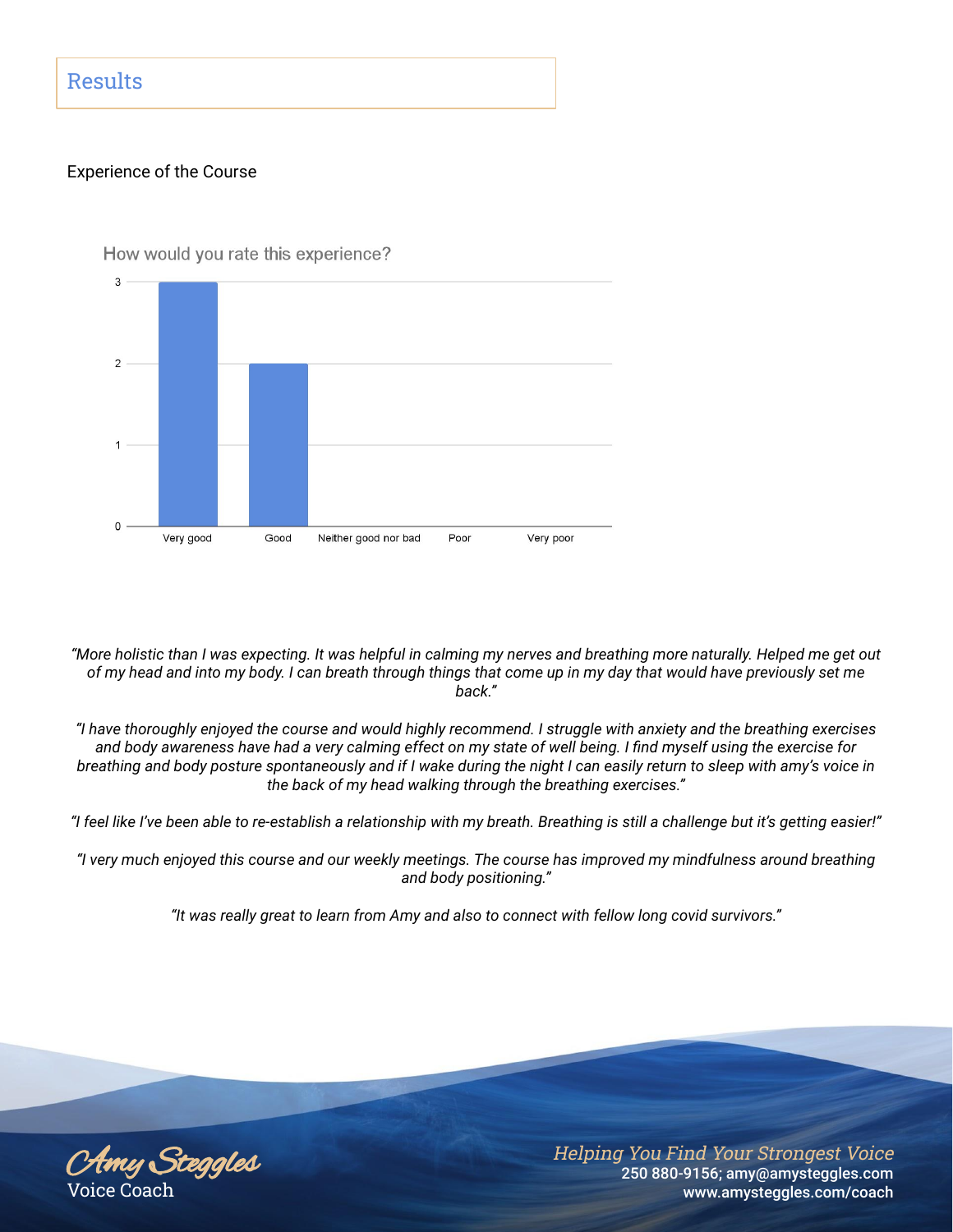# Appendix A - More information on the course

# **Background**

Of those people who contract COVID-19, anywhere from 2-25%<sup>[1]</sup> do not recover after a few weeks. In fact, some are continuing to experience after-effects over a year later. This is being referred to as Long Covid, Covid Syndrome, or Long-Haul Covid.

According to a study released in the United Kingdom (UK), Covid Syndrome includes over 200 symptoms,<sup>[2]</sup> making it a challenge to treat. Interdisciplinary medical teams are forming to better understand and treat the illness.

A common long-term effect of Covid Syndrome is breathlessness and the anxiety that stems from impaired breathing. In the UK<sup>[3]</sup> and elsewhere,<sup>[4]</sup> health-care professionals are finding that simple breathing exercises aid in recovery.

# **The** *Inhale-Exhale* **Program**

# What is it?

*Inhale-Exhale* is a patient-centred, non-prescribing, and innovative approach to Covid Syndrome treatment. It helps people with Covid Syndrome who have breathlessness and the resulting anxiety.

It is an online, eight-week course that helps participants (re)learn healthy breathing through breath exercises, improved posture, and singing.

# Why run this course?

Life events, such as illness, can leave the body's autonomic nervous system in a state of partial and continual "fight-or-flight" mode. The deep, slow, and relaxed breaths learned through breathing exercises, and reinforced through singing, help rebalance the body into the opposite state of "rest-and-digest". Further, breathing muscles are like any other: if you exercise them, they become stronger.

On an anatomical level, breathing and singing stimulate the vagus nerve, in turn regulating the autonomic nervous system, which in turn regulates respiration.<sup>[5] [6]</sup> In other words, healthy breathing begets healthy breathing, and poor breathing begets poor breathing.

Amy Steggles Voice Coach

------------------------------

<sup>[1]</sup> Reports vary on the number. It is too soon to say with accuracy how many people have developed and will develop Long Covid. [2[\]https://vancouversun.com/news/from-brain-fog-to-night-sweats-long-covid-has-over-200-symptoms-study-finds/wcm/488c29d9-8](https://vancouversun.com/news/from-brain-fog-to-night-sweats-long-covid-has-over-200-symptoms-study-finds/wcm/488c29d9-83c1-4bf9-ab34-3e540dc38ae6) [3c1-4bf9-ab34-3e540dc38ae6](https://vancouversun.com/news/from-brain-fog-to-night-sweats-long-covid-has-over-200-symptoms-study-finds/wcm/488c29d9-83c1-4bf9-ab34-3e540dc38ae6)

<sup>[3</sup>[\] https://eno.org/eno-breathe/about-the-eno-breathe-programme/](https://eno.org/eno-breathe/about-the-eno-breathe-programme/)

<sup>[4</sup>[\] https://www.theatlantic.com/magazine/archive/2021/04/unlocking-the-mysteries-of-long-covid/618076/](https://www.theatlantic.com/magazine/archive/2021/04/unlocking-the-mysteries-of-long-covid/618076/)

<sup>[5]</sup> The Voice and the Ear, Alfred A Tomatis, Scarecrow Press Inc, 1987, pp 61-63

<sup>[6]</sup> Breath The New Science of a Lost Art, James Nestor, Roverhead Books, 2020, pp 148-150 in reference to Dr. Stephen Porges' Polyvagal Theory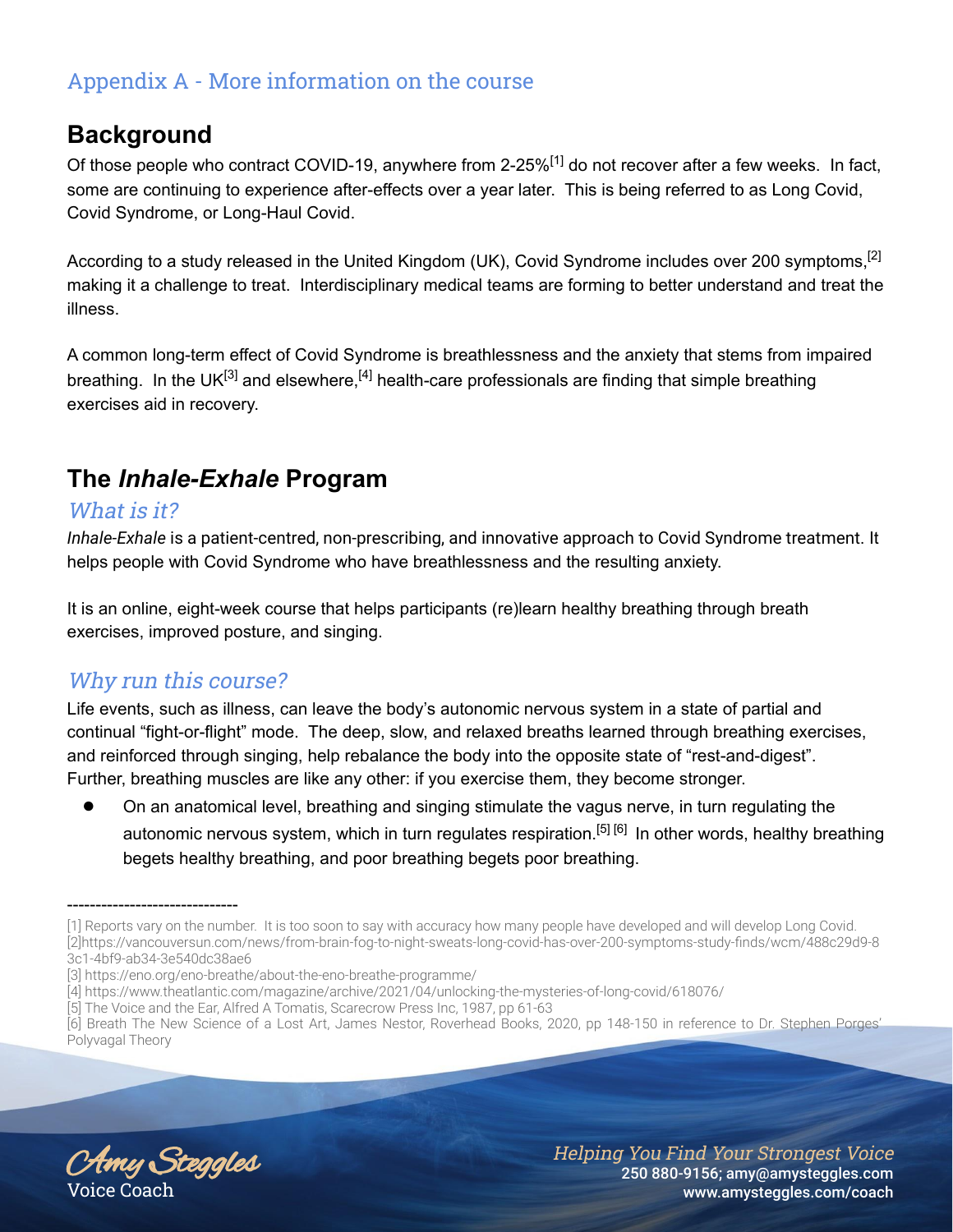# Appendix A - continued

On a chemical level, humming is an excellent way to create Nitric Oxide, a molecule that is necessary for delivering oxygen into cells. Humming is one aspect of the course. Further, carbon dioxide is required to attract oxygen to cells.<sup>[7]</sup> In other words, breathing more and quickly won't necessarily increase the amount of oxygen in your cells, whereas the slow, measured breaths learned in this course will.

# Who runs it and who is it for?

The course is administered and taught by Amy Steggles (Soprano, Singing Teacher, and Voice Coach).

At present, potential participants (anyone who has been experiencing Covid-19 for more than 3 months and whose symptoms include breathlessness and the related anxiety) partake in a two-part screening process before admission to the course.

# Where is it?

The course is online and therefore available to anyone fluent in English.

# When is it?

Courses are scheduled in Pacific Time and last an hour, plus time for group discussion and support after the lesson, once a week, for eight weeks.

# How does the course work?

Singing, at its core, is the art and science of breathing well. Using simple lullabies as one tool, Ms. Steggles teaches body awareness, centred posture, and healthy breathing. Participants (re)discover their breath, find improved well-being, and connect with other people living with Covid Syndrome.

Participants do not need to be singers, speak languages other than English, or have any interest in music.

# Further Info

- Amy's website: <https://amysteggles.com/coach/>
- Globe and Mail Article[:](https://www.theglobeandmail.com/arts/music/article-opera-voice-coach-helps-long-term-covid-19-sufferers/) [https://www.theglobeandmail.com/arts/music/article-opera-voice-coach-helps-long-term-covid-19-suf](https://www.theglobeandmail.com/arts/music/article-opera-voice-coach-helps-long-term-covid-19-sufferers/) [ferers/](https://www.theglobeandmail.com/arts/music/article-opera-voice-coach-helps-long-term-covid-19-sufferers/)
- University of Western Ontario Article: <https://news.westernu.ca/2021/08/helping-long-haulers-breathe/>

[7] Breath The New Science of a Lost Art, James Nestor, Roverhead Books, 202

Amy Steggles Voice Coach

------------------------------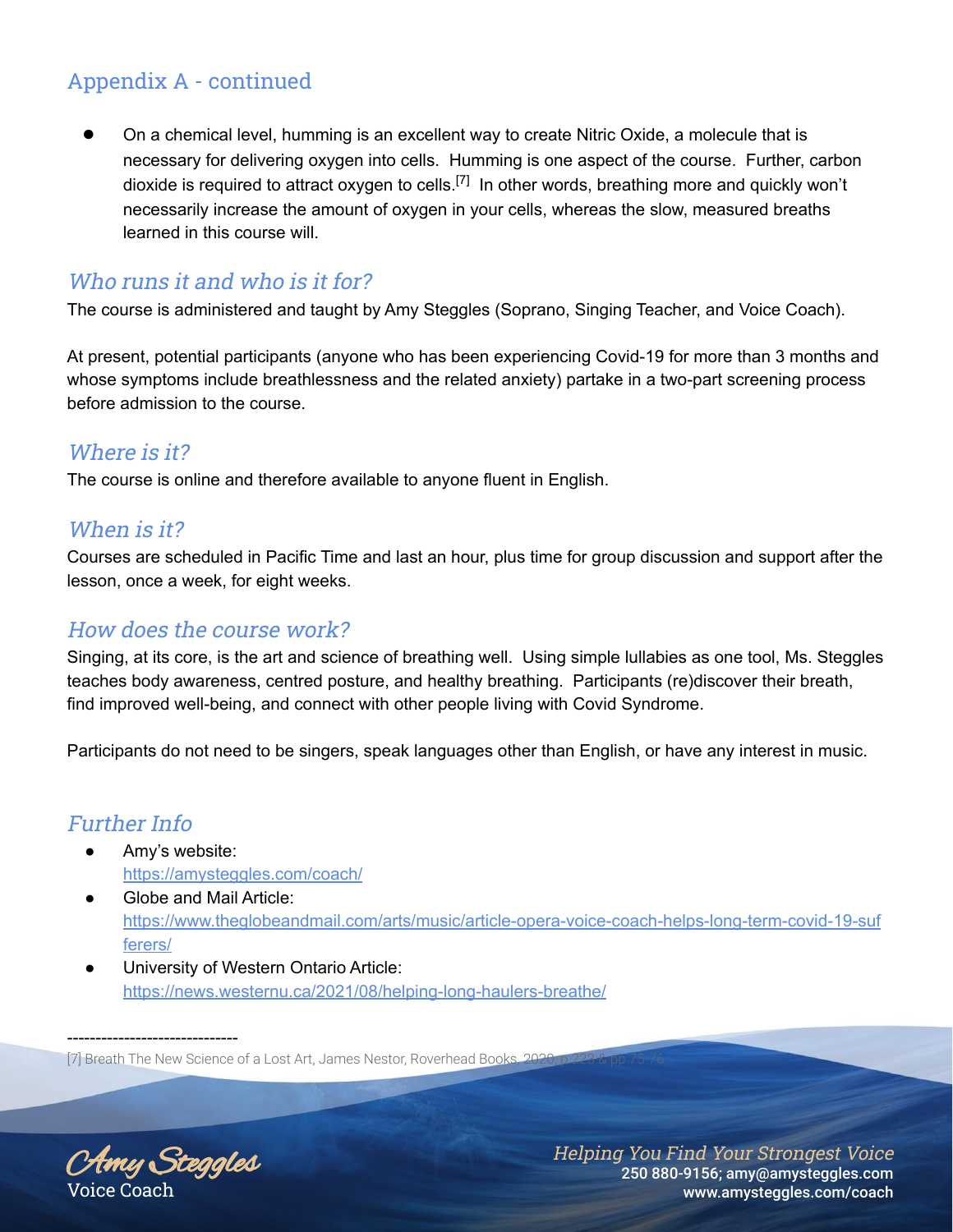# Inhale-Exhale Pre-Course Questionnaire

D #: Date:\_\_\_\_\_\_\_\_\_\_\_\_\_\_\_

**Privacy** 

To protect your privacy, do not include personal information below (e.g. name, phone number, home address etc.) or anything that could identify you. Quantitative data will only be used in aggregate, and no data will contain personal identifiers.

Question Categories

The following questionnaire has five categories of questions:

- · **Demographics**
- · **COVID-19**
- · **Breathlessness**
- · **Anxiety**
- · **General Health and Well-being**

#### **Demographics**

Age: Location: City, province (not address) Sex: \_\_\_\_\_\_\_\_\_\_

Please only answer this set of demographic questions if you feel comfortable. (The answers are to help further refine who is getting the most from the course.) Ethnicity: Gender: Sexual orientation:

Amy Steggles Voice Coach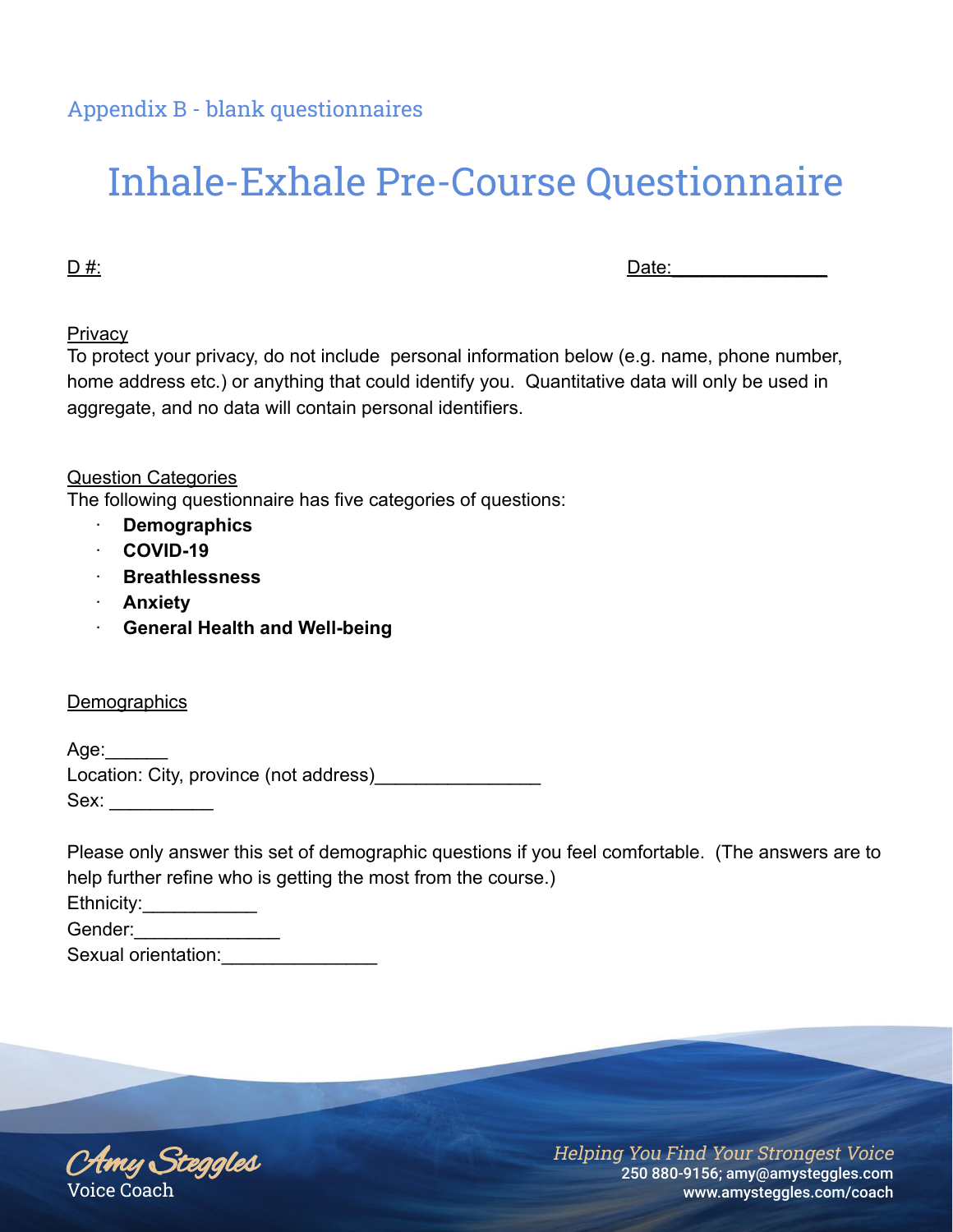Covid-19

Did you test positive for COVID-19? Yes No If yes, when did you test positive for COVID-19? (month, year) When did you first suspect you had COVID-19? (month, year)

Regardless of the above, what were your symptoms when you first contracted COVID-19? (e.g. sore throat, fever, cough…)

 $\mathcal{L}_\text{max} = \frac{1}{2} \sum_{i=1}^{n} \frac{1}{2} \sum_{i=1}^{n} \frac{1}{2} \sum_{i=1}^{n} \frac{1}{2} \sum_{i=1}^{n} \frac{1}{2} \sum_{i=1}^{n} \frac{1}{2} \sum_{i=1}^{n} \frac{1}{2} \sum_{i=1}^{n} \frac{1}{2} \sum_{i=1}^{n} \frac{1}{2} \sum_{i=1}^{n} \frac{1}{2} \sum_{i=1}^{n} \frac{1}{2} \sum_{i=1}^{n} \frac{1}{2} \sum_{i=1}^{n} \frac{1$ 

 $\mathcal{L}_\text{max} = \frac{1}{2} \sum_{i=1}^{n} \frac{1}{2} \sum_{i=1}^{n} \frac{1}{2} \sum_{i=1}^{n} \frac{1}{2} \sum_{i=1}^{n} \frac{1}{2} \sum_{i=1}^{n} \frac{1}{2} \sum_{i=1}^{n} \frac{1}{2} \sum_{i=1}^{n} \frac{1}{2} \sum_{i=1}^{n} \frac{1}{2} \sum_{i=1}^{n} \frac{1}{2} \sum_{i=1}^{n} \frac{1}{2} \sum_{i=1}^{n} \frac{1}{2} \sum_{i=1}^{n} \frac{1$ 

 $\mathcal{L}_\text{max} = \frac{1}{2} \sum_{i=1}^{n} \frac{1}{2} \sum_{i=1}^{n} \frac{1}{2} \sum_{i=1}^{n} \frac{1}{2} \sum_{i=1}^{n} \frac{1}{2} \sum_{i=1}^{n} \frac{1}{2} \sum_{i=1}^{n} \frac{1}{2} \sum_{i=1}^{n} \frac{1}{2} \sum_{i=1}^{n} \frac{1}{2} \sum_{i=1}^{n} \frac{1}{2} \sum_{i=1}^{n} \frac{1}{2} \sum_{i=1}^{n} \frac{1}{2} \sum_{i=1}^{n} \frac{1$ 

What are your symptoms currently? (e.g. fatigue, breathlessness…)

Were you hospitalized? Yes No If yes, why?

Amy Steggles Voice Coach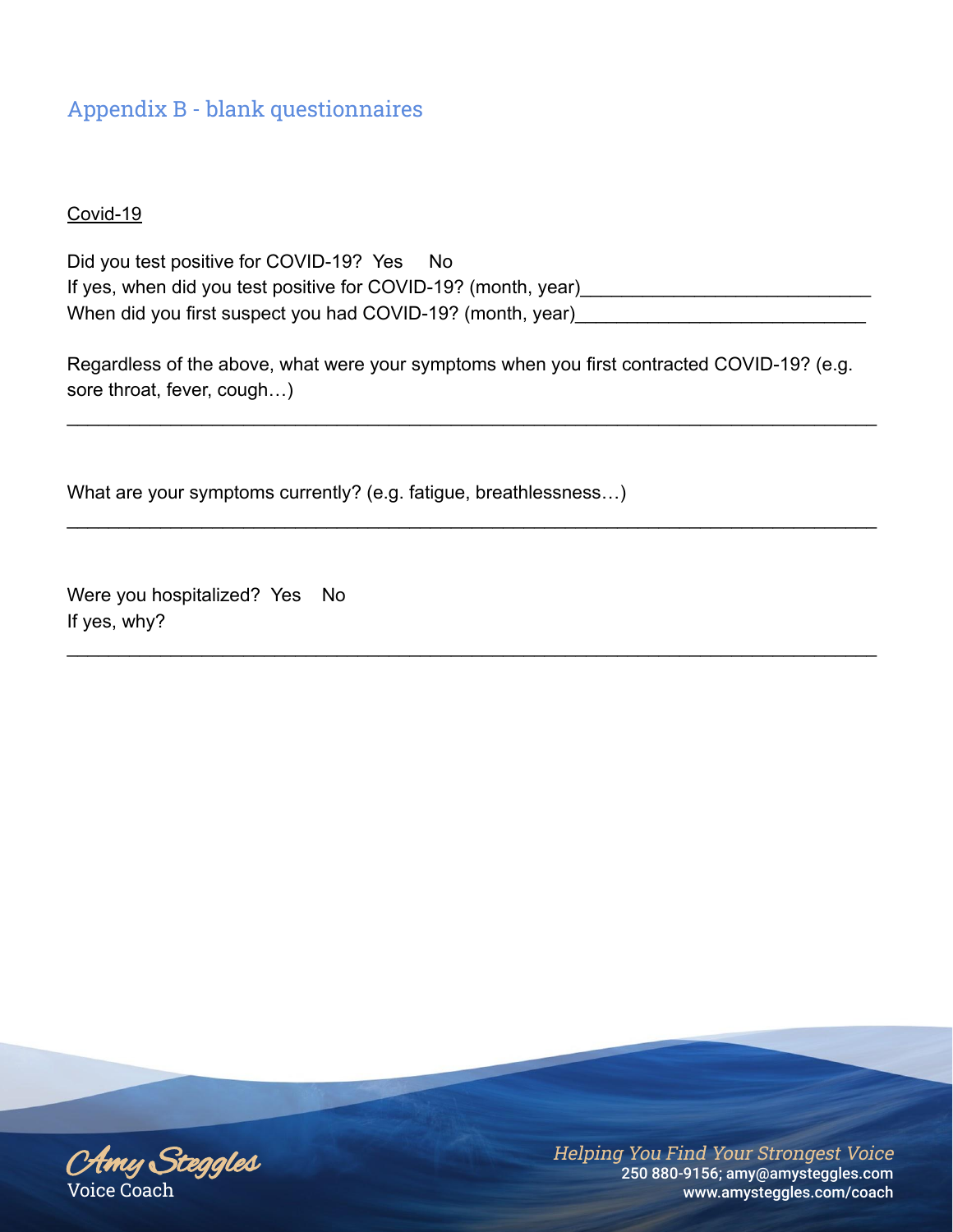#### **Breathlessness**

In your own words, please describe your breathlessness symptoms.

Please mark the scale to show your level of breathlessness for each activity. 1 is no breathlessness; 10 is intolerable breathlessness.

 $\mathcal{L}_\text{max} = \frac{1}{2} \sum_{i=1}^{n} \frac{1}{2} \sum_{i=1}^{n} \frac{1}{2} \sum_{i=1}^{n} \frac{1}{2} \sum_{i=1}^{n} \frac{1}{2} \sum_{i=1}^{n} \frac{1}{2} \sum_{i=1}^{n} \frac{1}{2} \sum_{i=1}^{n} \frac{1}{2} \sum_{i=1}^{n} \frac{1}{2} \sum_{i=1}^{n} \frac{1}{2} \sum_{i=1}^{n} \frac{1}{2} \sum_{i=1}^{n} \frac{1}{2} \sum_{i=1}^{n} \frac{1$  $\mathcal{L}_\text{max} = \frac{1}{2} \sum_{i=1}^{n} \frac{1}{2} \sum_{i=1}^{n} \frac{1}{2} \sum_{i=1}^{n} \frac{1}{2} \sum_{i=1}^{n} \frac{1}{2} \sum_{i=1}^{n} \frac{1}{2} \sum_{i=1}^{n} \frac{1}{2} \sum_{i=1}^{n} \frac{1}{2} \sum_{i=1}^{n} \frac{1}{2} \sum_{i=1}^{n} \frac{1}{2} \sum_{i=1}^{n} \frac{1}{2} \sum_{i=1}^{n} \frac{1}{2} \sum_{i=1}^{n} \frac{1$  $\mathcal{L}_\text{max} = \frac{1}{2} \sum_{i=1}^{n} \frac{1}{2} \sum_{i=1}^{n} \frac{1}{2} \sum_{i=1}^{n} \frac{1}{2} \sum_{i=1}^{n} \frac{1}{2} \sum_{i=1}^{n} \frac{1}{2} \sum_{i=1}^{n} \frac{1}{2} \sum_{i=1}^{n} \frac{1}{2} \sum_{i=1}^{n} \frac{1}{2} \sum_{i=1}^{n} \frac{1}{2} \sum_{i=1}^{n} \frac{1}{2} \sum_{i=1}^{n} \frac{1}{2} \sum_{i=1}^{n} \frac{1$ 

| Rest          |                          |                |                |   |                |                |         |   |    |             |
|---------------|--------------------------|----------------|----------------|---|----------------|----------------|---------|---|----|-------------|
| 1             | 2                        | $\mathfrak{S}$ | $\overline{4}$ | 5 | $6\,$          | $\overline{7}$ | $\bf 8$ | 9 | 10 |             |
| None          |                          |                |                |   |                |                |         |   |    | Intolerable |
|               | Walking around the house |                |                |   |                |                |         |   |    |             |
| 1             | 2                        | 3              | 4              | 5 | $6\phantom{1}$ | $\overline{7}$ | 8       | 9 | 10 |             |
| None          |                          |                |                |   |                |                |         |   |    | Intolerable |
| <b>Stairs</b> |                          |                |                |   |                |                |         |   |    |             |
| $\mathbf 1$   | $\overline{2}$           | 3              | $\overline{4}$ | 5 | 6              | $\overline{7}$ | 8       | 9 | 10 |             |
| None          |                          |                |                |   |                |                |         |   |    | Intolerable |
| Running       |                          |                |                |   |                |                |         |   |    |             |
| 1             | 2                        | 3              | 4              | 5 | $6\phantom{1}$ | $\overline{7}$ | 8       | 9 | 10 |             |
| None          |                          |                |                |   |                |                |         |   |    | Intolerable |

Amy Steggles Voice Coach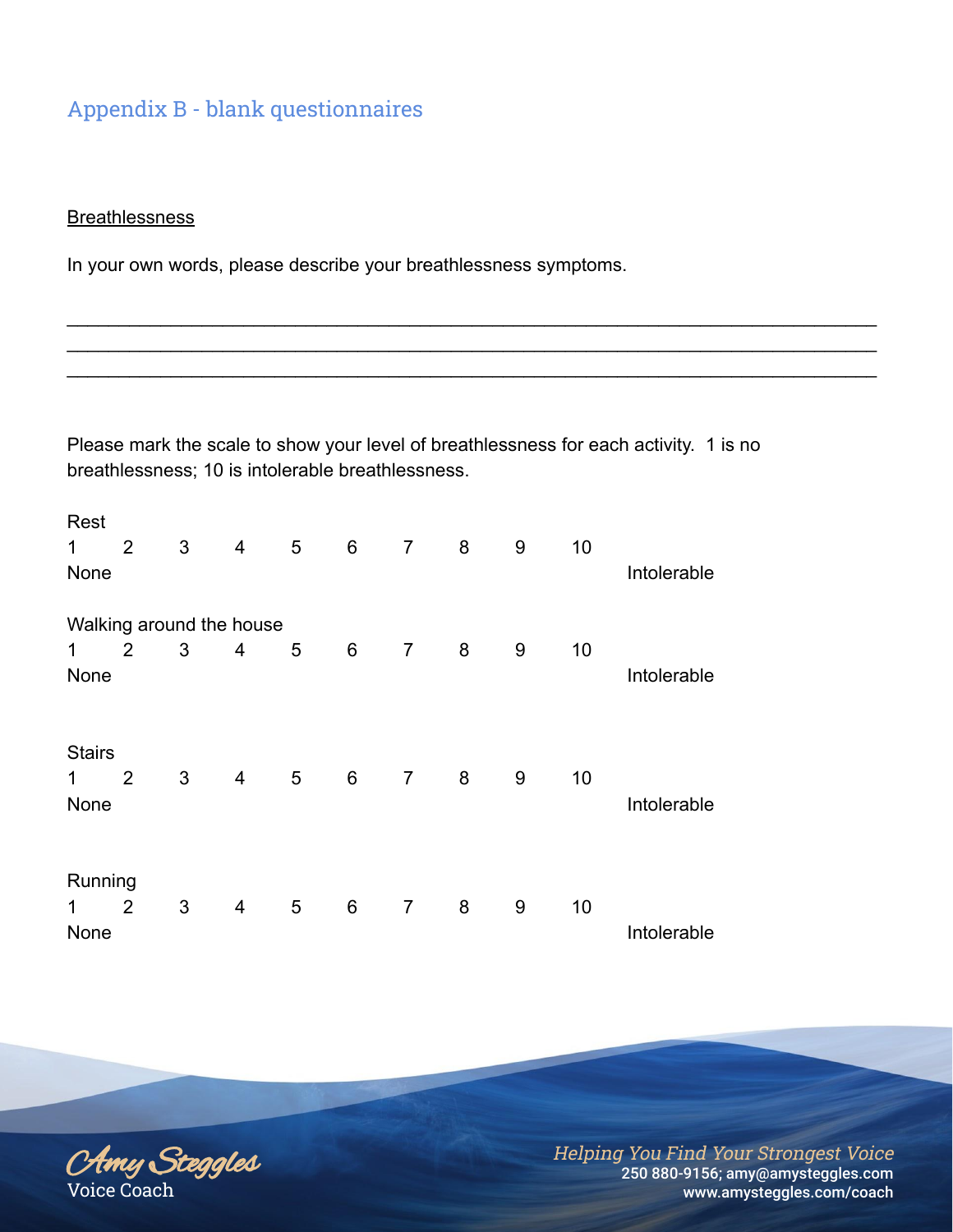#### **Anxiety**

Did your **first instance** of breathlessness provoke an emotional reaction? Yes No

If yes, can you describe it?

- · Concern
- · Worry
- · Fear
- · Panic
- · Terror
- Other  $\Box$

Over the last two weeks, how often have you been bothered by any of the following problems?

#### Select one

Feeling nervous, anxious or on edge?

- Not at all
- · Several days
- · More than half the days
- · Nearly every day

Not being able to stop or control worrying?

- · Not at all
- Several days
- · More than half the days
- · Nearly every day

Amy Steggles Voice Coach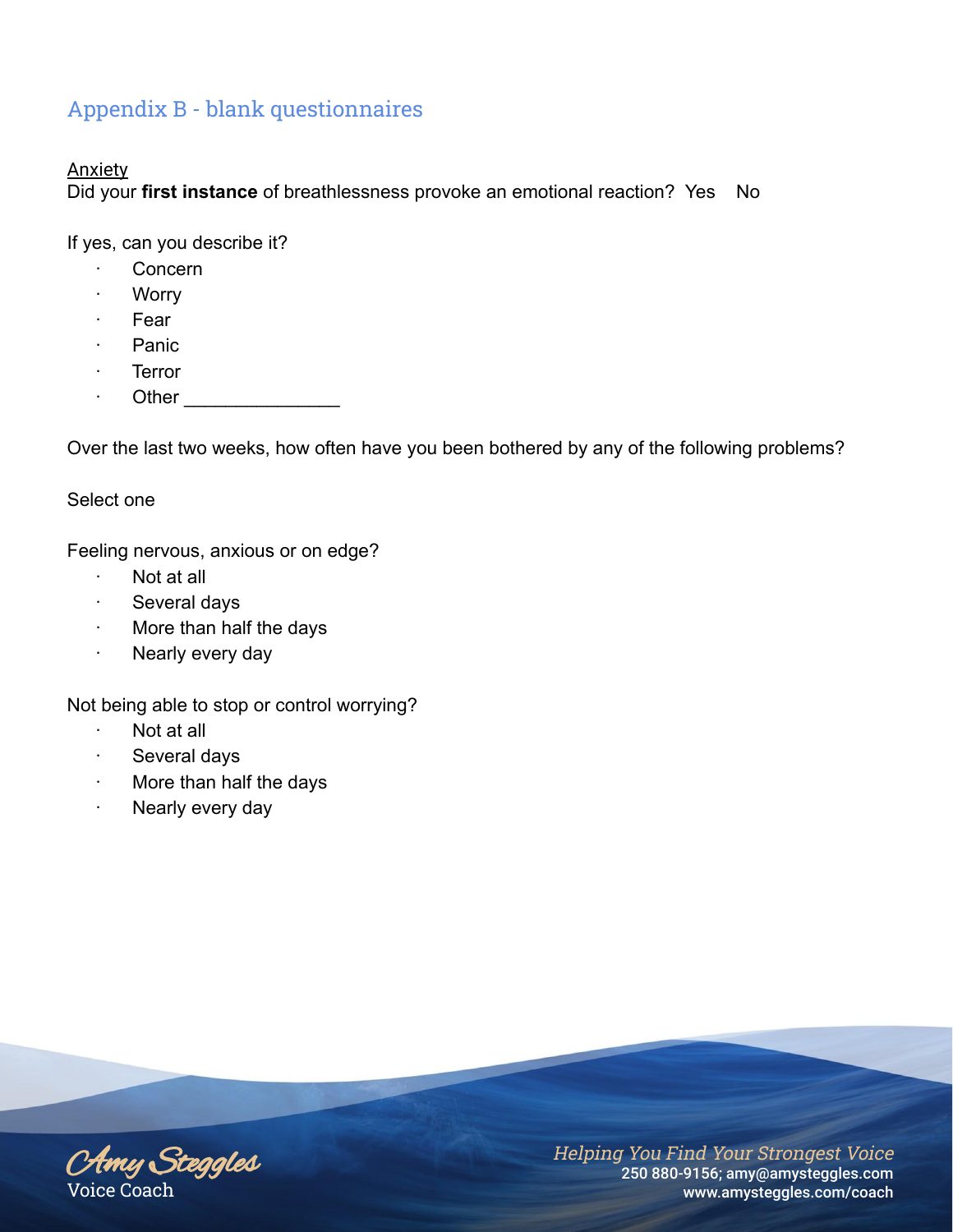Worrying too much about different things?

- Not at all
- Several days
- · More than half the days
- Nearly every day

Trouble relaxing?

- · Not at all
- · Several days
- · More than half the days
- · Nearly every day

Being so restless that it is hard to sit still?

- · Not at all
- · Several days
- · More than half the days
- · Nearly every day

Becoming easily annoyed or irritable?

- · Not at all
- Several days
- · More than half the days
- Nearly every day

Feeling afraid as if something awful might happen?

- · Not at all
- · Several days
- More than half the days
- · Nearly every day

Amy Steggles Voice Coach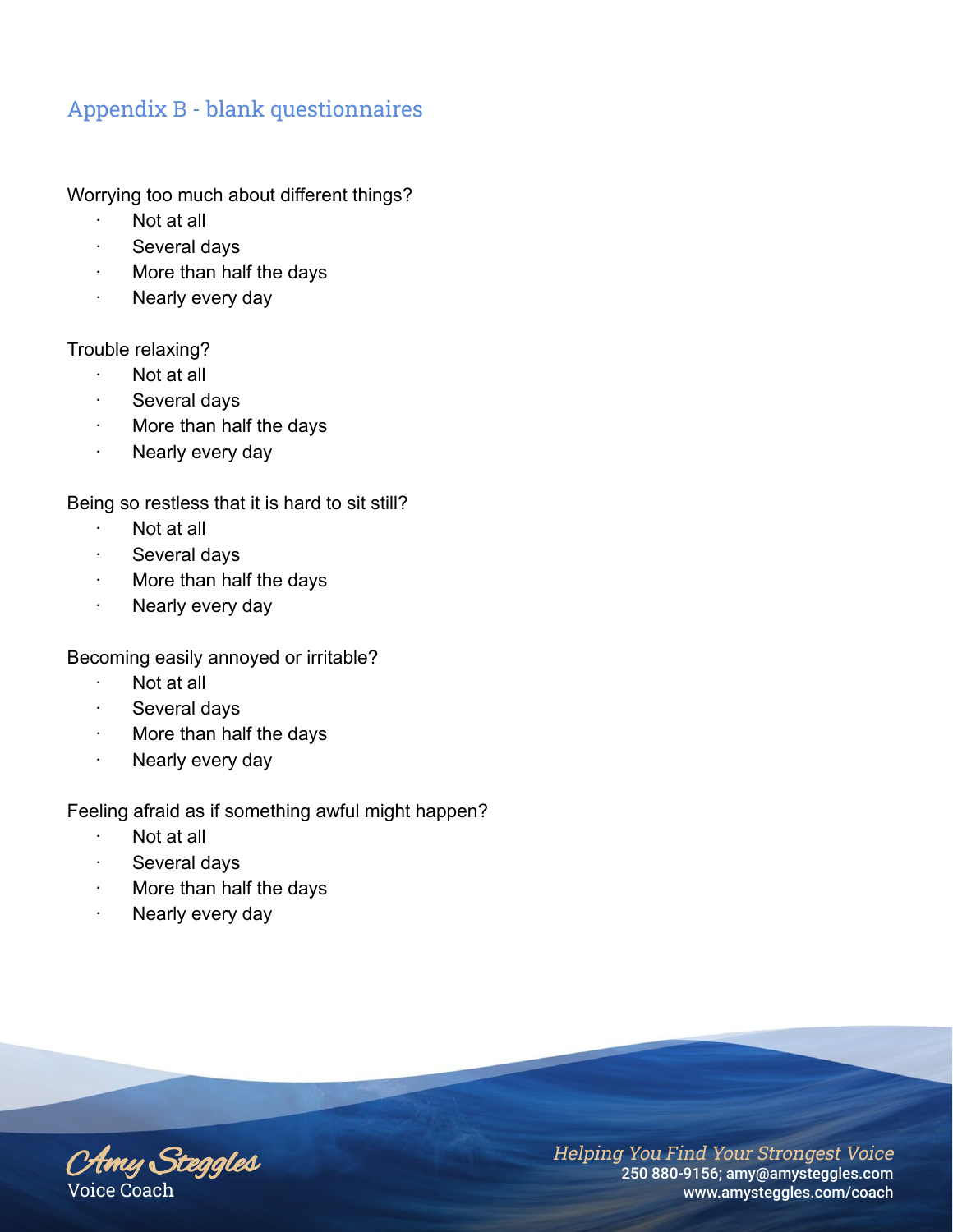# General Health and Well-Being

## Select one

| In general, would you say your health is: |   |  |
|-------------------------------------------|---|--|
| Excellent                                 | 1 |  |
| Very good                                 | 2 |  |
| Good                                      | 3 |  |
| Fair                                      | 4 |  |
| Poor                                      | 5 |  |

| Compared to one year ago, how would your rate your<br>health in general now? |   |  |  |
|------------------------------------------------------------------------------|---|--|--|
| Much better now than one year ago                                            | 1 |  |  |
| Somewhat better now than one year ago                                        | 2 |  |  |
| About the same                                                               | 3 |  |  |
| Somewhat worse now than one year ago                                         | 4 |  |  |
| Much worse now than one year ago                                             | 5 |  |  |

Amy Steggles Voice Coach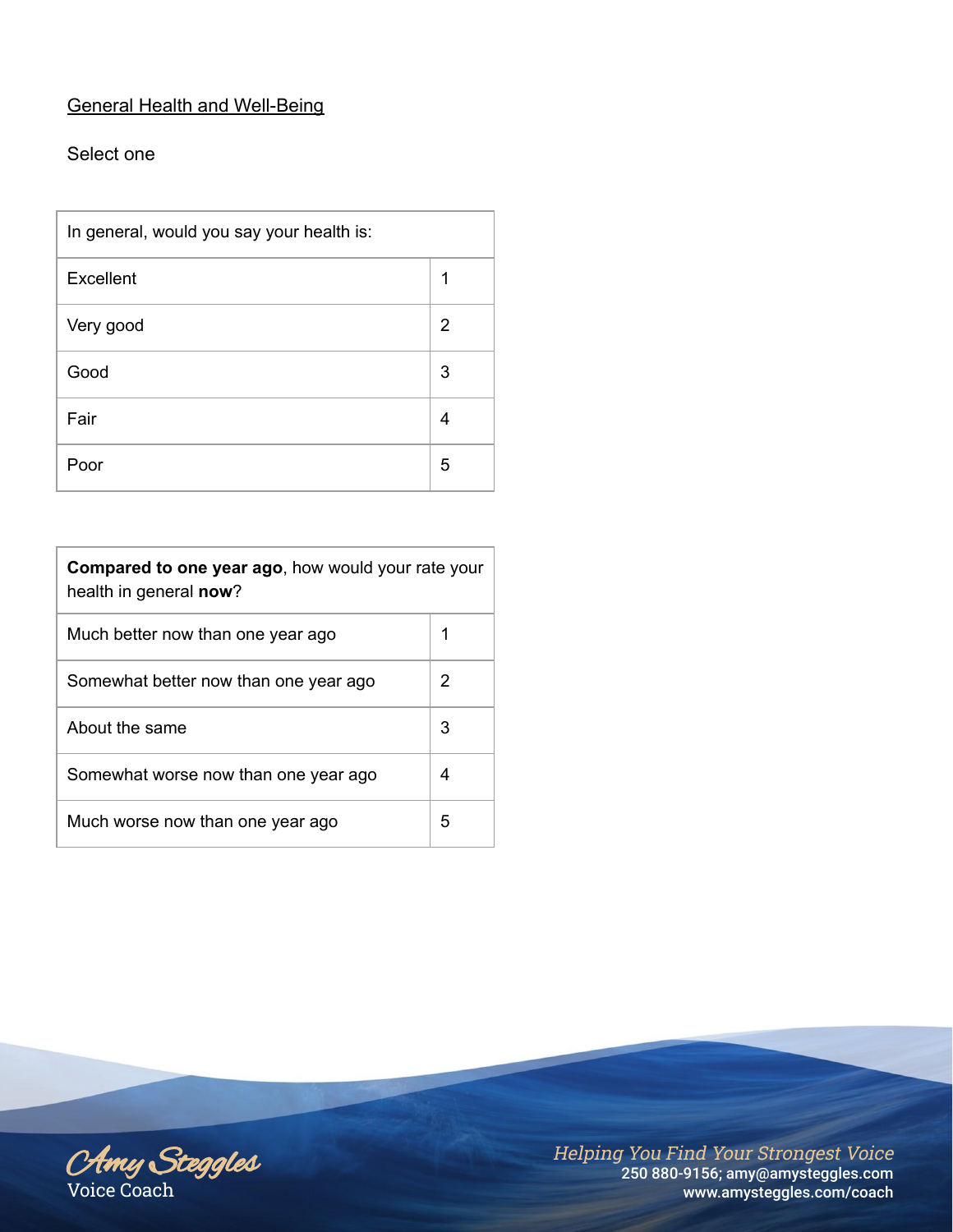The following items are about activities you might do during a typical day. Does **your health now limit you** in these activities? If so, how much?

# **(Select One on Each Line)**

|                                                                                                       | Yes,<br>Limited a Lot | Yes,<br>Limited a Little | No,<br>Not Limited at All |
|-------------------------------------------------------------------------------------------------------|-----------------------|--------------------------|---------------------------|
| Vigorous activities, such as running, lifting<br>heavy objects, participating in strenuous<br>sports  | [1]                   | $[2]$                    | $[3]$                     |
| Moderate activities, such as moving a table,<br>pushing a vacuum cleaner, bowling, or playing<br>golf | $[1]$                 | $[2]$                    | $[3]$                     |
| Lifting or carrying groceries                                                                         | $[1]$                 | $[2]$                    | $[3]$                     |
| Climbing several flights of stairs                                                                    | $[1]$                 | $[2]$                    | $[3]$                     |
| Climbing one flight of stairs                                                                         | $[1]$                 | $[2]$                    | $[3]$                     |
| Bening, kneeling, or stooping                                                                         | $[1]$                 | $[2]$                    | $[3]$                     |
| Walking more than a mile                                                                              | $[1]$                 | $[2]$                    | $[3]$                     |
| Walking several blocks                                                                                | $[1]$                 | $[2]$                    | $[3]$                     |
| Walking one block                                                                                     | $[1]$                 | $[2]$                    | $[3]$                     |
| Bathing or dressing myself                                                                            | $[1]$                 | $[2]$                    | $[3]$                     |

Amy Steggles Voice Coach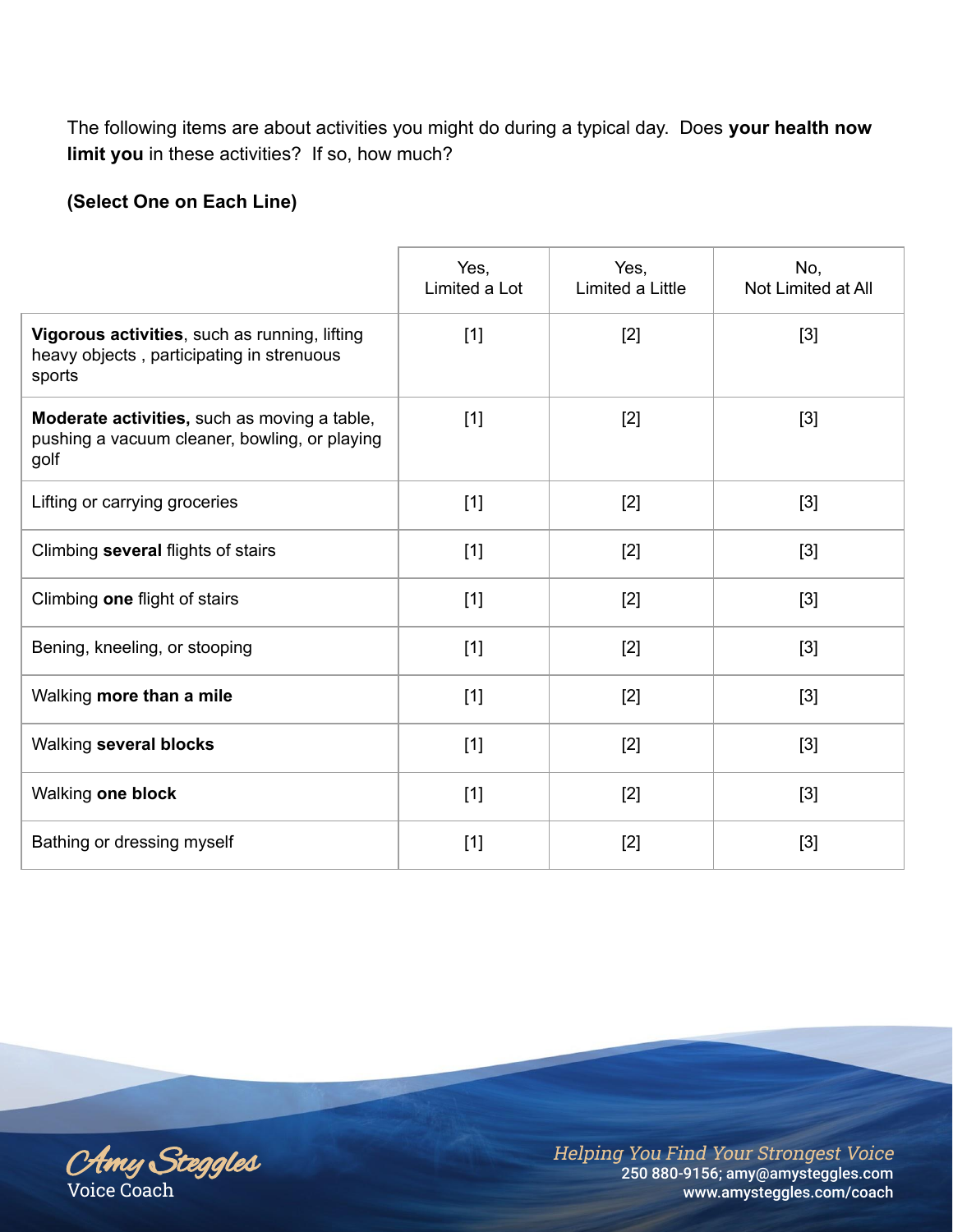During the **past 4 weeks**, have you had any of the following problems with your work or other regular daily activities **as a result of your physical health**?

# **(Select One on Each Line)**

|                                                                                            | Yes | No |
|--------------------------------------------------------------------------------------------|-----|----|
| Cut down the amount of time you spent on work or other activities                          |     |    |
| Accomplished less than you would like                                                      |     |    |
| Were limited in the kind of work or other activities                                       |     |    |
| Had difficulty performing the work or other activities (for example, it took extra effort) |     |    |

During the **past 4 weeks**, have you had any of the following problems with your work or other regular daily activities **as a result of any emotional problems** (such as feeling depressed or anxious)?

# **(Select One on Each Line)**

|                                                                        | Yes | No |
|------------------------------------------------------------------------|-----|----|
| Cut down down on the amount of time you spent on work other activities |     |    |
| <b>Accomplished less than you would like</b>                           |     |    |
| Didn't do work or other activities as carefully as usual               |     |    |

Amy Steggles Voice Coach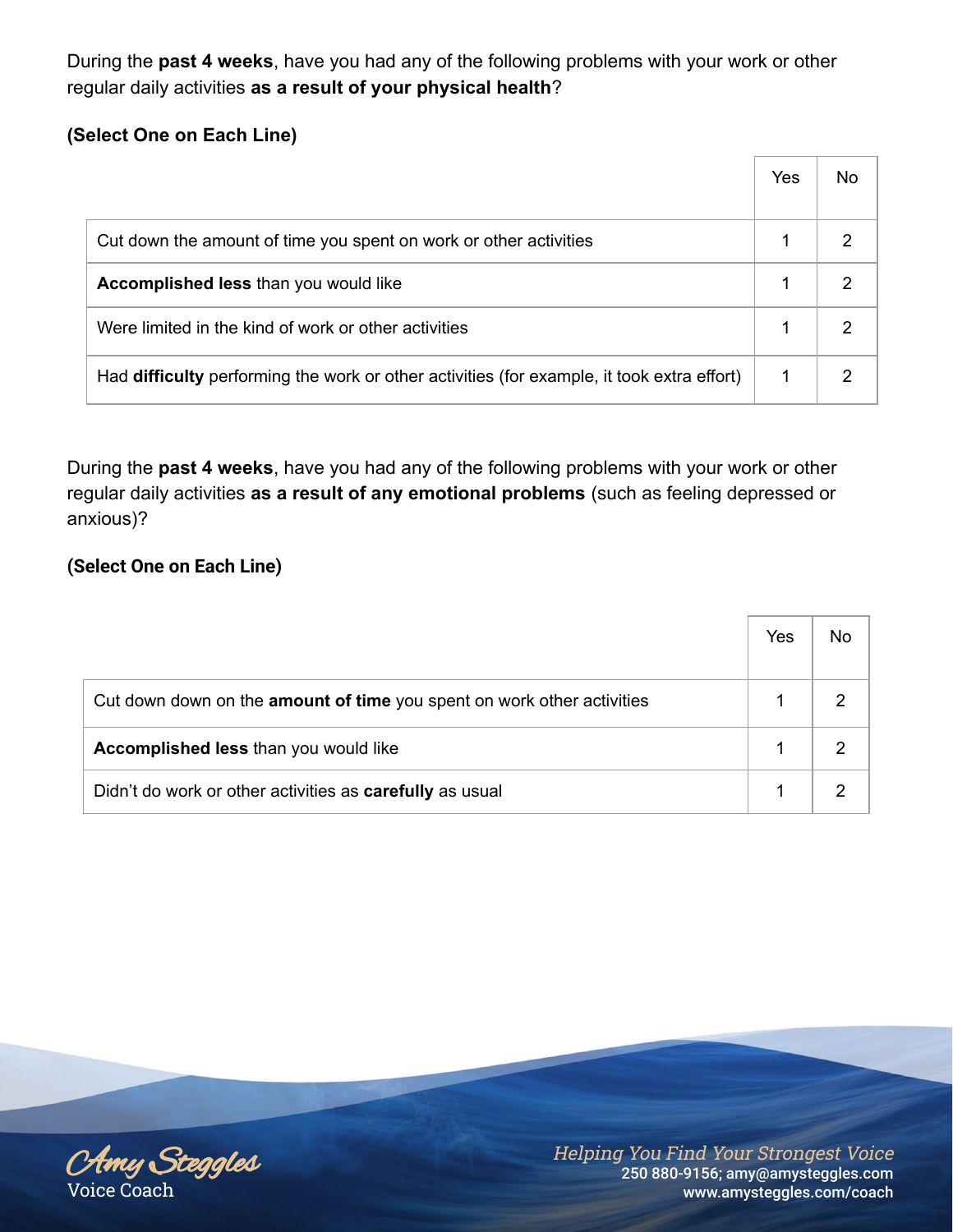During the **past 4 weeks**, to what extent has your physical health or emotional problems interfered with your normal social activities with family, friends, neighbours, or groups?

## **(Select One)**

Not at all 1 Slightly 2 Moderately 3 Quite a bit 4 Extremely 5

How much **bodily** pain have you had during the **past 4 weeks?**

## **(Select One)**

None 1 Very mild 2 Mild 3 Moderate 4 Severe 5 Very severe 6

During the **past 4 weeks**, how much did **pain** interfere with your normal work (including both work outside the home and housework)?

## **(Select One)**

Not at all 1 A little bit 2 Moderately 3 Quite a bit 4 Extremely 5

Amy Steggles Voice Coach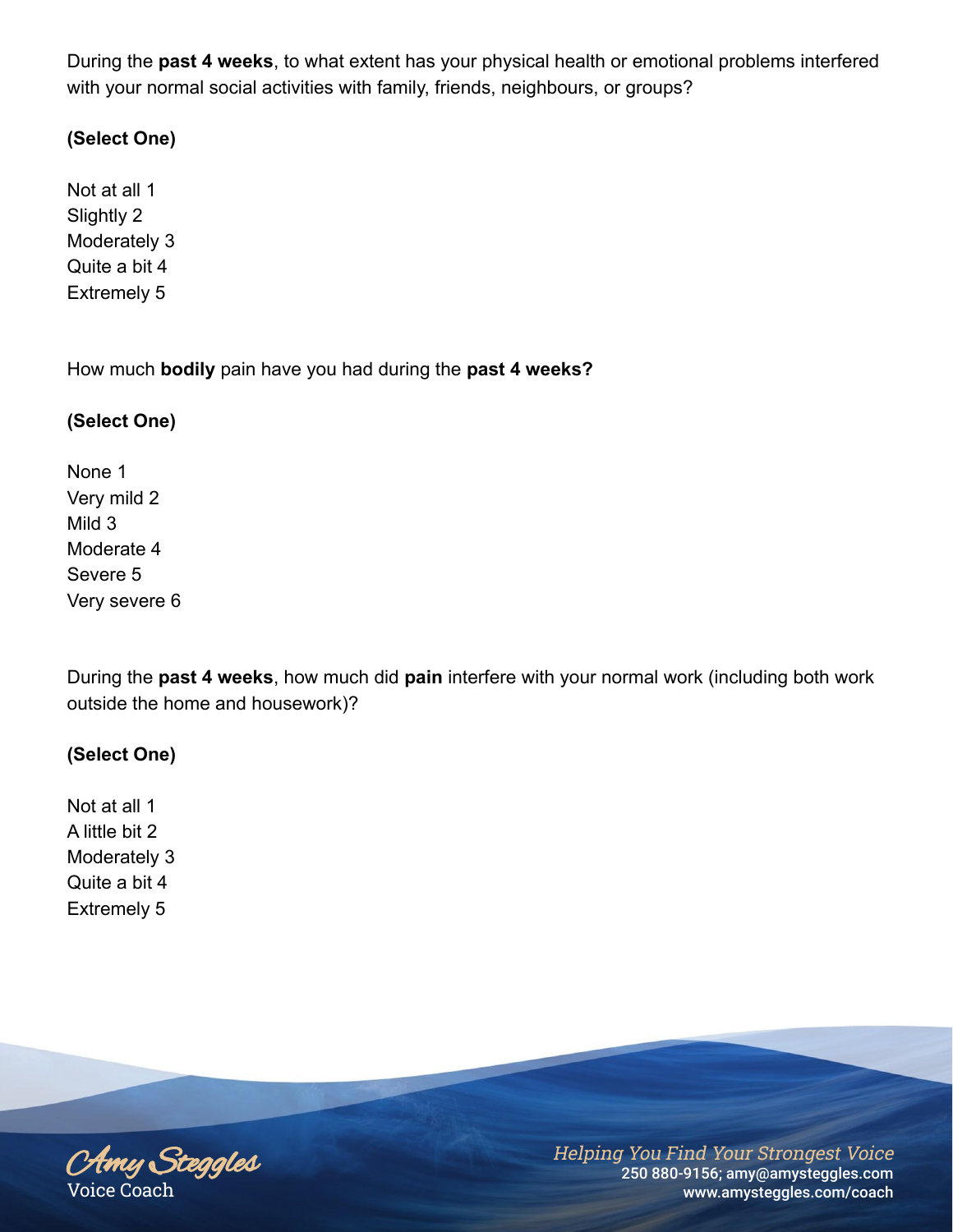These questions are about how you feel and how things have been with you **during the past 4 weeks**. For each question, please give the one answer that comes closest to the way you have been feeling. How much of the time during the past 4 weeks . . .

# **(Select One on Each Line)**

|                                                                           | All of the<br>Time | Most of<br>the Time | A Good<br>Bit of the<br>Time | Some of<br>the Time | A Little of<br>the Time | None of<br>the Time |
|---------------------------------------------------------------------------|--------------------|---------------------|------------------------------|---------------------|-------------------------|---------------------|
| Did you feel full of pep?                                                 | 1                  | $\overline{2}$      | 3                            | $\overline{4}$      | 5                       | 6                   |
| Have you been a very nervous<br>person?                                   | 1                  | 2                   | 3                            | 4                   | 5                       | 6                   |
| Have you felt so down in the<br>dumps that nothing could cheer<br>you up? | 1                  | 2                   | 3                            | $\overline{4}$      | 5                       | 6                   |
| Have you felt calm and peaceful?                                          | 1                  | $\overline{2}$      | 3                            | $\overline{4}$      | 5                       | 6                   |
| Did you have a lot of energy?                                             | 1                  | 2                   | 3                            | $\overline{4}$      | 5                       | 6                   |
| Have you felt downhearted and<br>blue?                                    | $\mathbf 1$        | 2                   | 3                            | $\overline{4}$      | 5                       | 6                   |
| Did you feel worn out?                                                    | 1                  | $\overline{2}$      | 3                            | $\overline{4}$      | 5                       | 6                   |
| Have you been a happy person?                                             | 1                  | $\overline{2}$      | 3                            | $\overline{4}$      | 5                       | 6                   |
| Did you feel tired?                                                       | 1                  | $\overline{2}$      | 3                            | 4                   | 5                       | 6                   |

Amy Steggles Voice Coach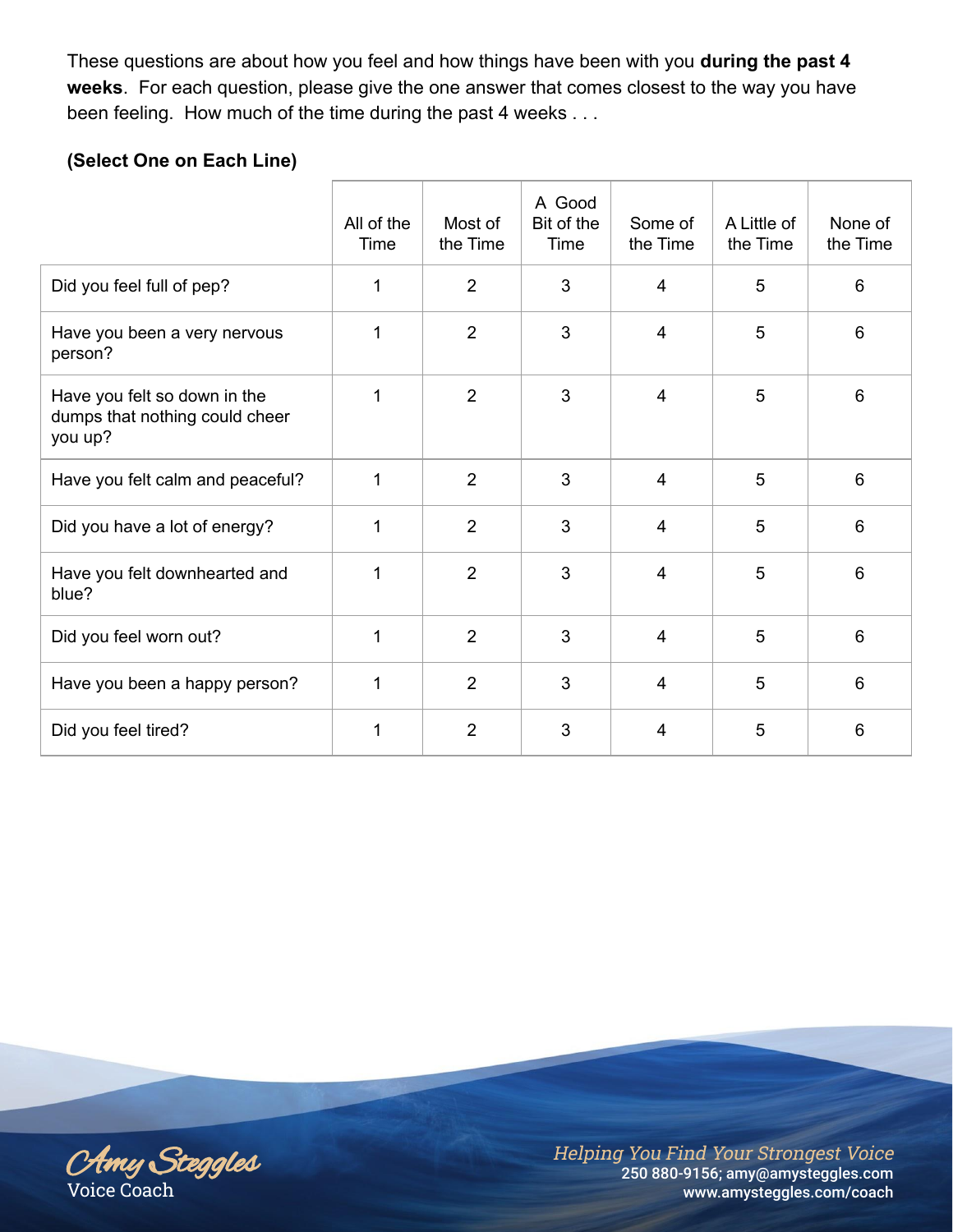During the **past 4 weeks**, how much of the time has your **physical health or emotional problems** interfered with your social activities (like visiting with friends, relatives, etc.)?

# **(Select One)**

All of the time 1 Most of the time 2 Some of the time 3 A little of the time 4 None of the time 5

How **TRUE** or **FALSE** is each of the following statements for you.

## **(Select One on Each Line)**

|                                                         | Definitely<br><b>True</b> | Mostly<br>true | Don't<br>Know | Mostly<br>False | Definitely<br>False |
|---------------------------------------------------------|---------------------------|----------------|---------------|-----------------|---------------------|
| I seem to get sick a little easier<br>than other people |                           | $\overline{2}$ | 3             | 4               | 5                   |
| I am as healthy as anybody I know                       |                           | 2              | 3             | 4               | 5                   |
| I expect my health to get worse                         |                           | $\overline{2}$ | 3             | 4               | 5                   |
| My health is excellent                                  |                           | 2              | 3             | 4               | 5                   |

Thank you for filling out this questionnaire.

To return it, please

- · email it to: amy@amysteggles.com **OR**
- · mail it to:

Amy Steggles XXX Victoria, BC

Amy Steggles Voice Coach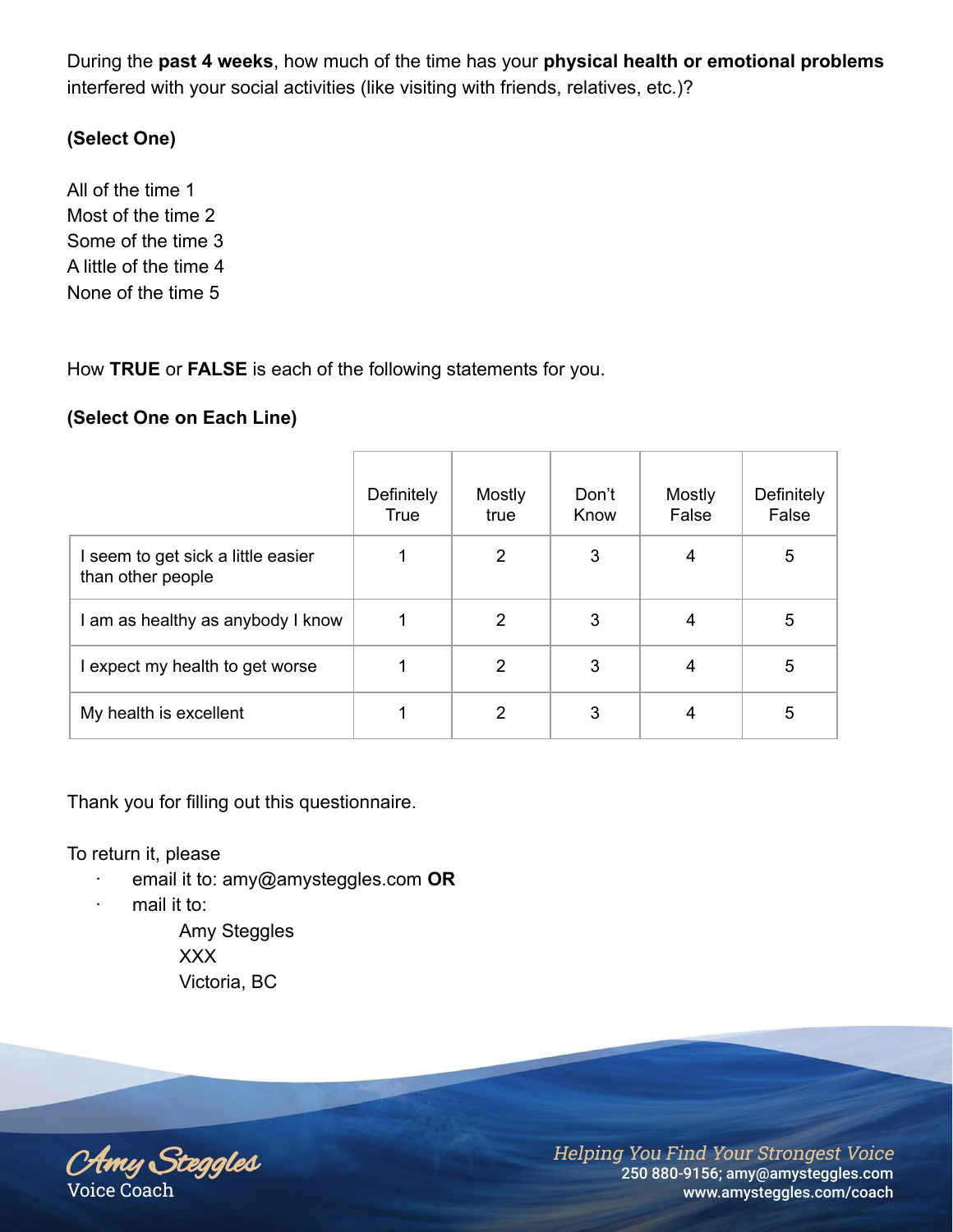# Inhale-Exhale Post-Course Questionnaire

ID #: Date:\_\_\_\_\_\_\_\_\_\_\_\_\_\_\_\_

#### **Privacy**

To protect your privacy, do not include personal information below (e.g. name, phone number, home address etc.) or anything that could identify you. Quantitative data will only be used in aggregate, and no data will contain personal identifiers.

## Question Categories

The following questionnaire has five categories of questions:

- **Use of the Course**
- **Breathlessness**
- **Anxiety**
- **General Health and Well-being**
- **Course Feedback**

#### Use of the Course

Select one

How many sessions did you attend?

| 1              |  |
|----------------|--|
| $\overline{2}$ |  |
| 3              |  |
| 4              |  |
| 5              |  |
| 6              |  |
| 7              |  |
| 8              |  |

Amy Steggles Voice Coach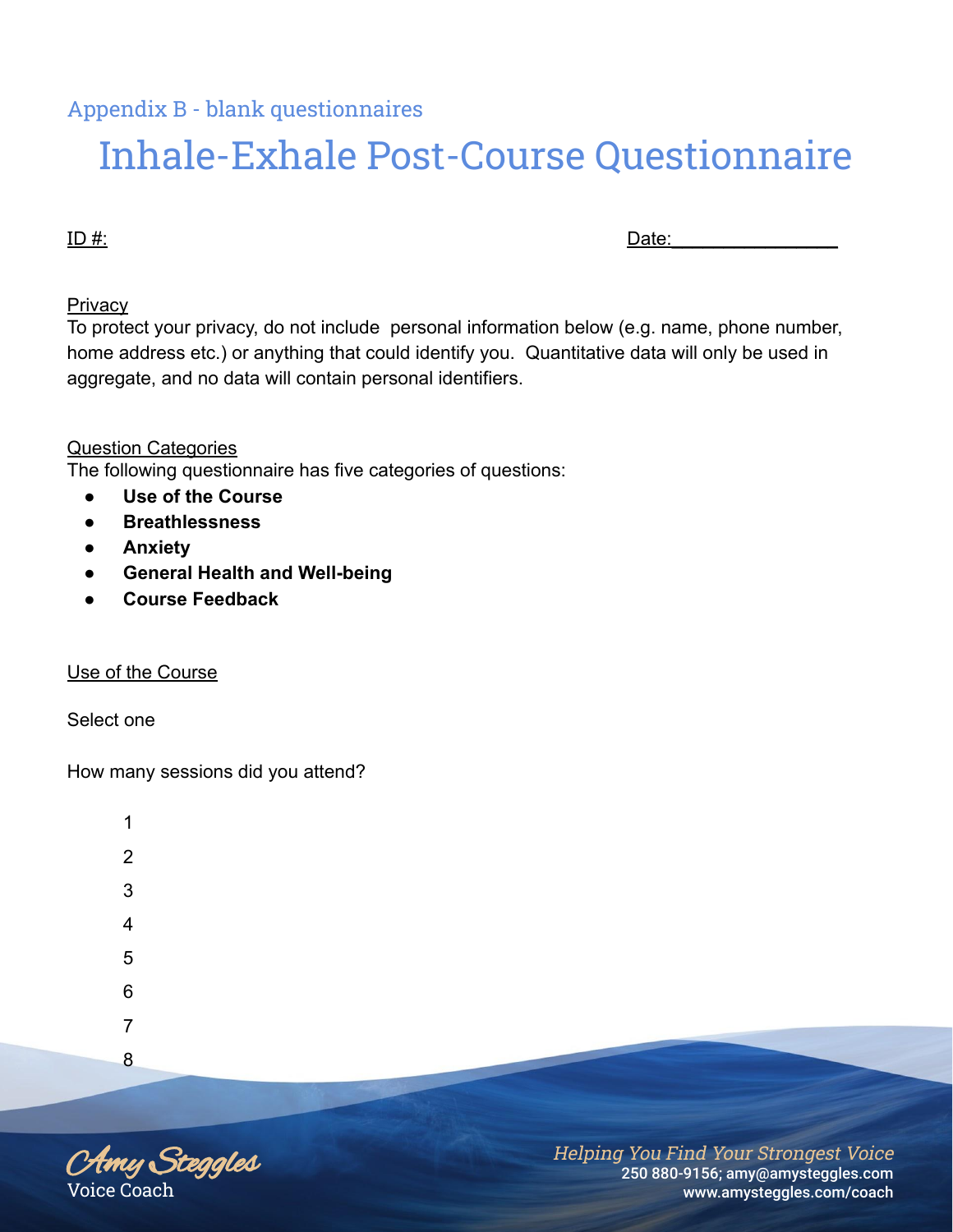How many times did you visit the website outside of session time?

0-5 6-10 11-15 16-20 20 or more

How much time did you spend practising per week?

Less than 1 hour 1 hour

More than 1 hour. If more than an hour, how much time? \_\_\_\_\_\_\_\_\_\_\_\_\_\_\_\_\_\_\_\_\_\_\_\_\_

(turn to next page)

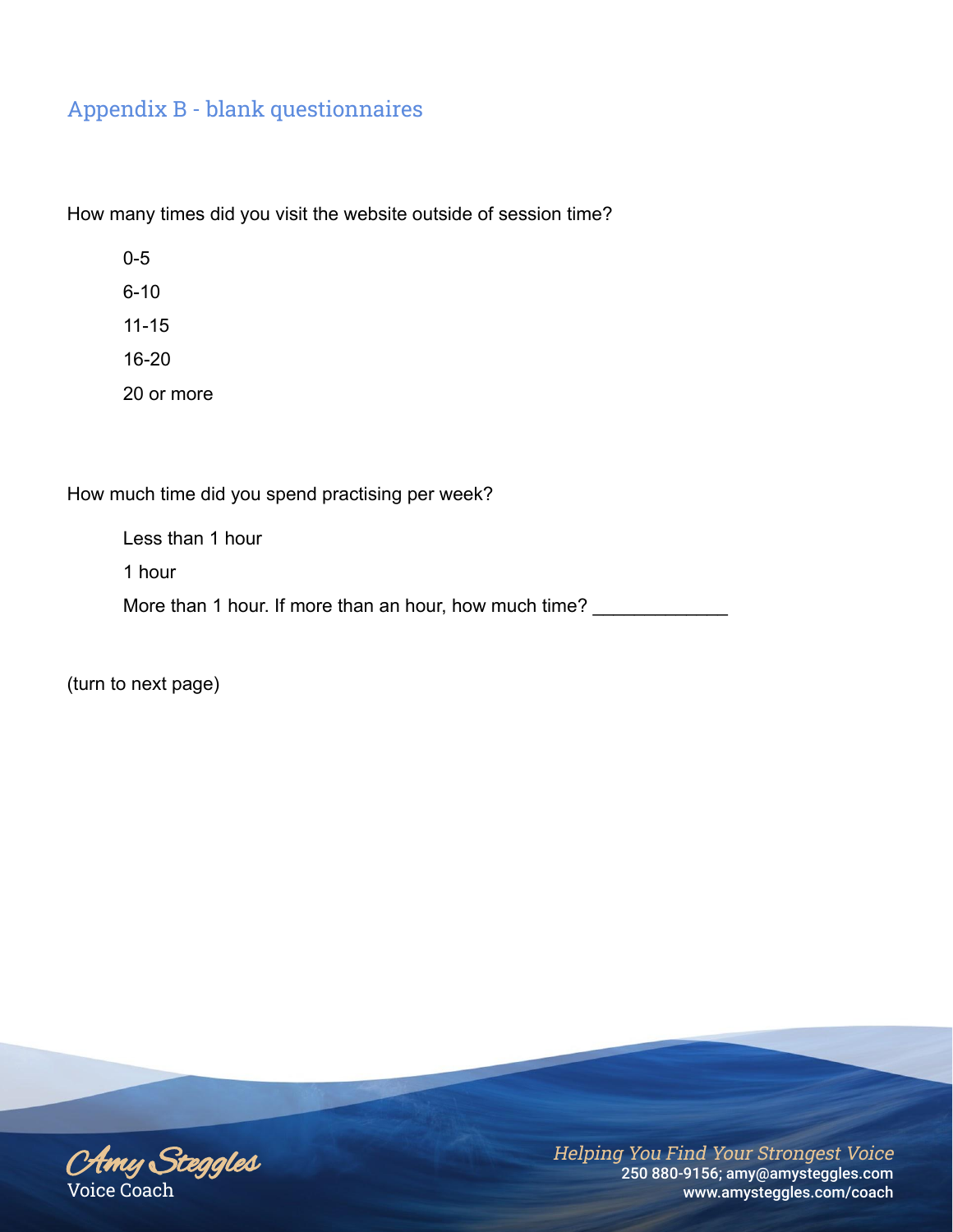#### **Breathlessness**

Select one

How do you feel your breathlessness symptoms have changed in the last eight weeks? Much better

A bit better

No change

A bit worse

Much worse

To what extent do you think Inhale-Exhale has impacted your breathlessness symptoms? Strong positive impact

Positive impact

No impact

Negative impact

Strong negative impact

AS ABOVE

Anxiety AS ABOVE

General Health and Well-Being AS ABOVE

Amy Steggles Voice Coach